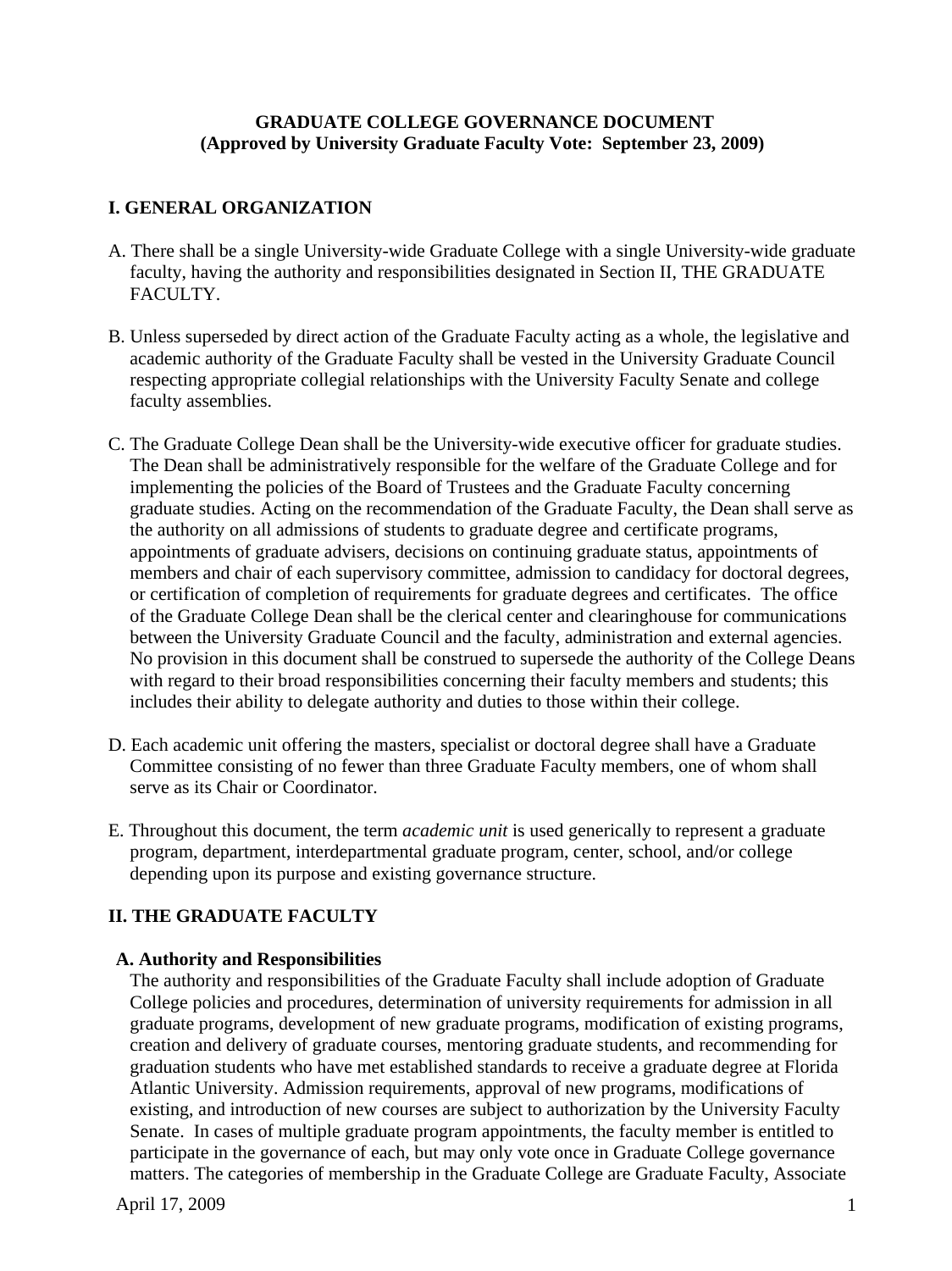Graduate Faculty, Graduate Lecturer, and Graduate Faculty Emeriti. Upon the recommendation of University Graduate Council, the Graduate College Dean may authorize variants of Graduate Faculty membership to accommodate special circumstances or specialized classes of faculty.

## **B. Membership Levels and Privileges**

#### 1. **Graduate Faculty.**

- a. Members of the Graduate Faculty may teach graduate courses, serve on supervisory committees and the University Graduate Council, and vote on all matters relevant to graduate affairs at Florida Atlantic University. Graduate Faculty not employed by the Florida Atlantic University (such as affiliated research faculty) may only co-chair a committee with a co-chair employed by the university.
- b. Graduate Faculty have sole franchise to vote on program policies and procedures, curriculum changes, nominations for their college-wide University Graduate Council representative, and nominations for appointment and reappointment of their Graduate Faculty, Associate Graduate Faculty and Graduate Lecturers.
- c. Any graduate program may have additional written criteria, approved by the University Graduate Council, for their Graduate Faculty to participate on graduate supervisory committees, either as a member, committee chair or primary advisor.
- d. Graduate Faculty members are appointed to five-year renewable terms.

## 2. **Associate Graduate Faculty.**

- a. Members of the Associate Graduate Faculty may teach graduate courses and serve on masters and specialist degree supervisory committees.
- b. Any graduate program may have additional written criteria, approved by the University Graduate Council, for their Associate Graduate Faculty members to serve on or co-chair doctoral supervisory committees, or serve as the chair of masters and specialist degree supervisory committees.
- c. Associate Graduate Faculty members are appointed to five-year renewable terms.

## 3. **Graduate Lecturer.**

- a. Graduate Lecturers may teach graduate level courses.
- b. In addition, any graduate program may have additional written criteria for their Graduate Lecturers to participate as members on masters and specialist degree supervisory committees.
- c. Graduate Lecturers are appointed to one-year renewable terms.

### 4. **Graduate Faculty Emeriti.**

- a. Upon the recommendation of the program/department/school or interdepartmental Graduate Committee, retired Graduate Faculty members who have been appointed to emeritus status may retain the rights and privileges associated with their previous status as members of the Graduate Faculty.
- b. In all respects their rights and privileges are maintained; except, when serving as a doctoral student advisor each emeritus shall have a non-emeritus co-chair.
- c. Graduate Faculty Emeriti are appointed to a five-year renewable term.

## **C. Membership Criteria**

- 1. **Graduate Faculty**. A faculty member nominated for appointment as Graduate Faculty must meet the following minimum requirements:
	- a. Hold the rank of Assistant Professor or above (clinical, research scientist/faculty, and affiliate research faculty inclusive). Under exceptional circumstances, faculty members with a comparable level of expertise may apply for status as Graduate Faculty;
	- b. Hold the terminal degree suitable for contributing to the program or show a comparable level of attainment through experience as determined by the Graduate Committee of the program;
	- c. Be actively involved in scholarly or creative activity, graduate teaching or graduate mentoring;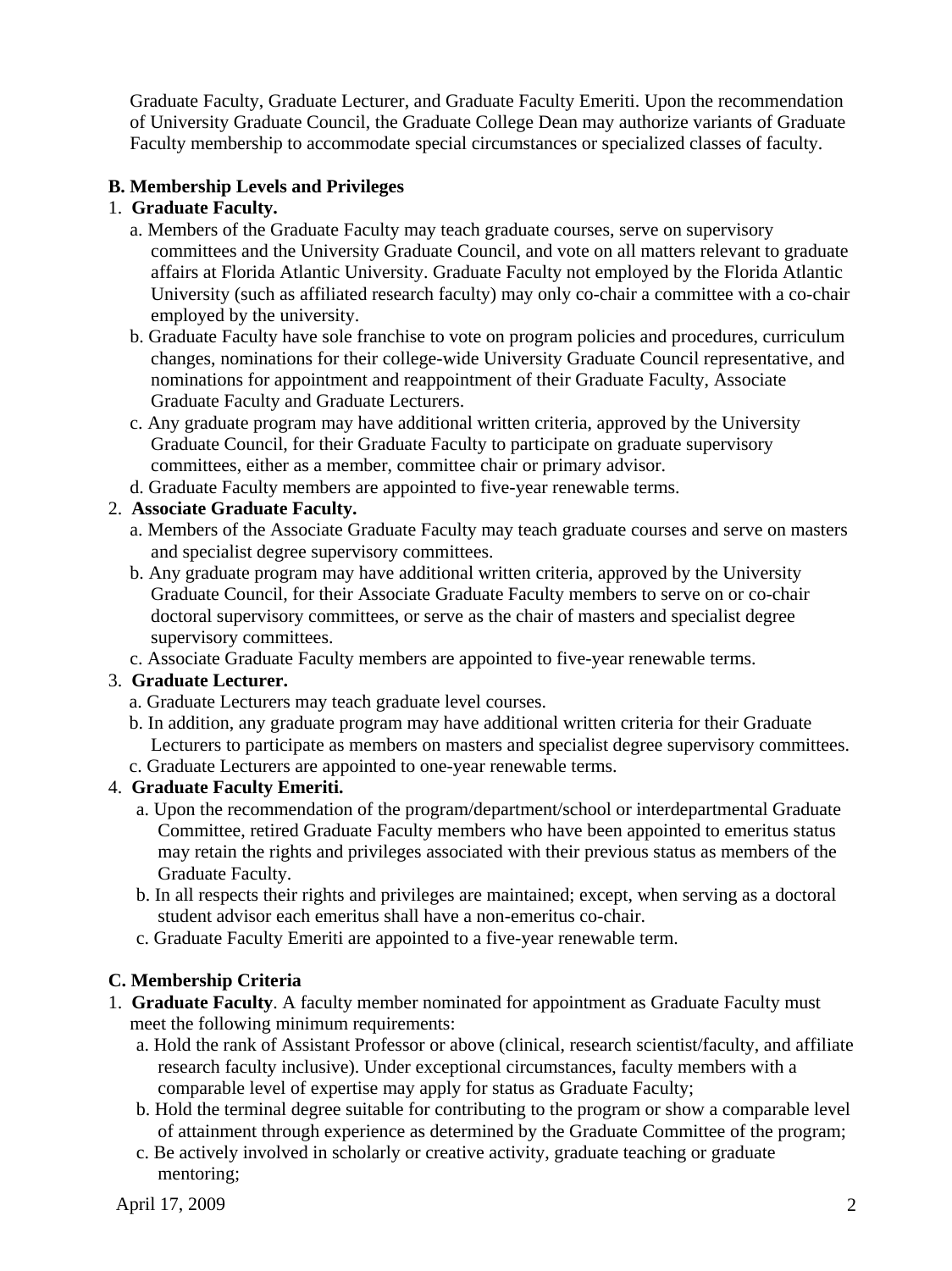- 2. **Associate Graduate Faculty**. A faculty member nominated for appointment as Associate Graduate Faculty must meet the following minimum requirements:
	- a. Hold the rank of Adjunct Faculty or above (visiting faculty inclusive);
	- b. Hold the terminal degree suitable for contributing to the program or show a comparable level of attainment through experience as determined by the Graduate Committee of the program;
	- c. Be actively involved in scholarly or creative activity or graduate teaching.
- 3. **Graduate Lecturer**. A faculty member nominated for appointment as Graduate Lecturer must meet the following minimum requirements:
	- a. Hold the rank of Instructor, Lecturer or above;
	- b. Hold at least a master's degree or professional degree or show a comparable level of attainment through experience as determined by the Graduate Committee of the program.
- 4. **Additional Criteria**. Academic units may specify more stringent or specialized criteria beyond the minimum membership requirements for Graduate Faculty, Associate Graduate Faculty and Graduate Lecturer. Each faculty member with a joint, affiliate, or courtesy appointment shall be subject to the membership criteria established by each academic unit.

|                         | <b>Graduate Faculty</b> | <b>Associate Graduate</b><br>Faculty | <b>Graduate Lecturer</b> |
|-------------------------|-------------------------|--------------------------------------|--------------------------|
| Chair or Co-chair       |                         |                                      |                          |
| a graduate              | Yes                     | See Sections B2a                     | N <sub>o</sub>           |
| student's               |                         | and B <sub>2</sub> b                 |                          |
| supervisory             |                         |                                      |                          |
| committee               |                         |                                      |                          |
| Serve on                | Yes                     | No                                   | No                       |
| <b>Graduate Council</b> |                         |                                      |                          |
| Vote on Graduate        | Yes                     | N <sub>o</sub>                       | N <sub>o</sub>           |
| College issues          |                         |                                      |                          |
| Serve on a              |                         |                                      |                          |
| graduate student's      | Yes                     | See Sections B2a                     | N <sub>o</sub>           |
| supervisory             |                         | and B <sub>2</sub> b                 |                          |
| committee               |                         |                                      |                          |
| Teach graduate          | Yes                     | Yes                                  | Yes                      |
| courses                 |                         |                                      |                          |
| Serve on                |                         |                                      |                          |
| academic unit           |                         |                                      |                          |
| Graduate                | Yes                     | No                                   | N <sub>0</sub>           |
| Committee               |                         |                                      |                          |

#### **Summary of Privileges**

## **D. Procedures for Appointment**

- 1. **Appointments Not Requiring an Initial Application.** 
	- a. **Existing faculty participating in graduate degree programs.** Unless individual graduate programs specify additional membership criteria or appointment procedures, all Florida Atlantic University faculty members who meet the required criteria stipulated under Section C, and are tenured or tenure-track, or are appointed to specific terms in academic units that house a graduate degree program are automatically approved to be members of the Graduate Faculty for a period of five years. No application process is required. At the end of the fiveyear period, appointment to the Graduate Faculty will be renewed per Section D4.

April 17, 2009 3 b. **New faculty participating in graduate degree programs.** Unless individual graduate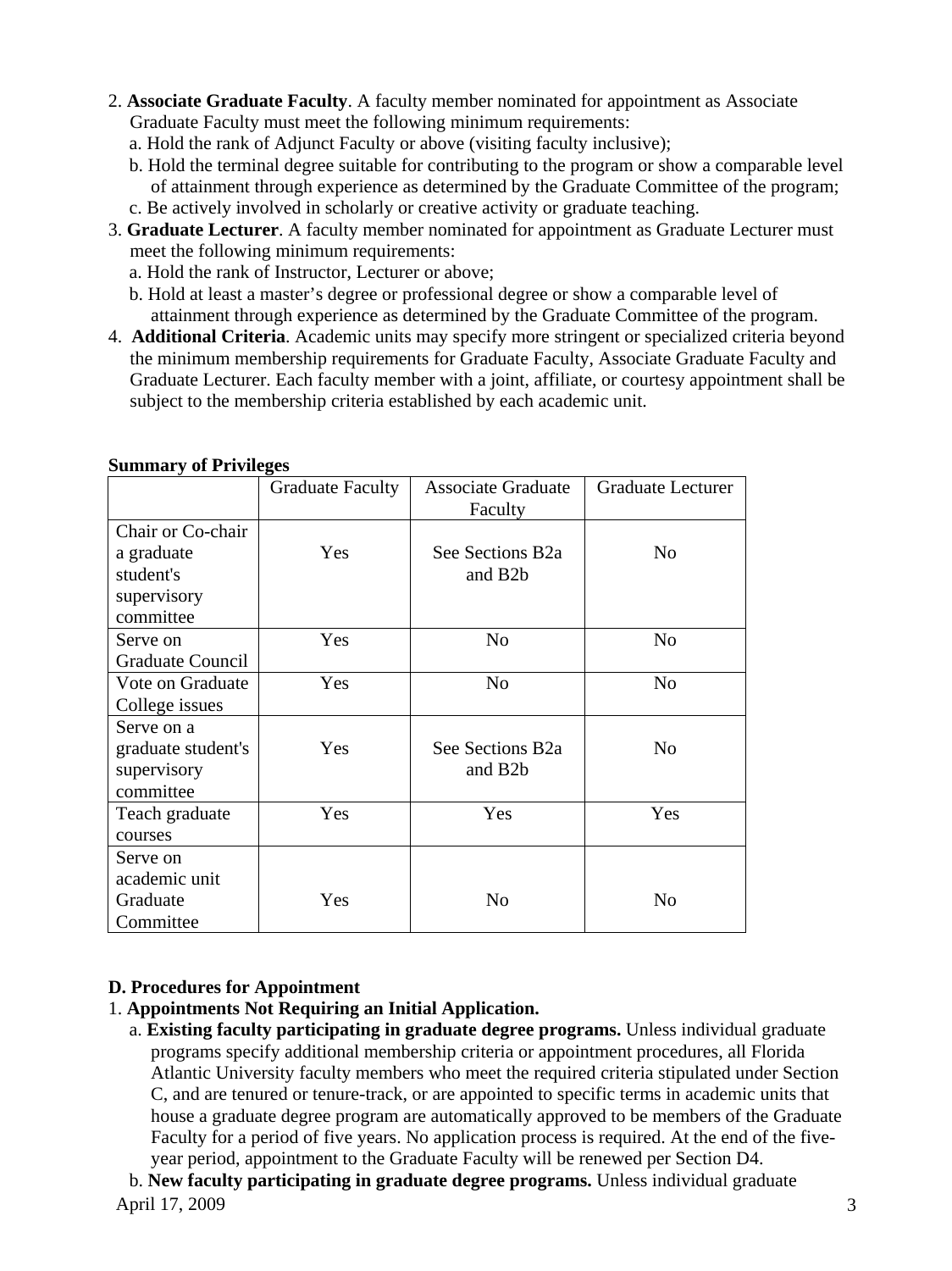programs specify additional membership criteria or appointment procedures, all future Florida Atlantic University faculty members who meet the required criteria, and are tenured or tenuretrack, or are to be appointed to specific terms in academic units that house a graduate degree program are automatically approved to be members of the Graduate Faculty for a period of five years. No application process is required. All new faculty members in this category will be appointed as Graduate Faculty in their letter of appointment at the time of hire. At the end of the five-year period, appointment to the Graduate Faculty will be renewed per Section D4.

c. Appointment of Graduate Faculty not requiring an application will begin upon ratification of the Graduate College Governance Document by the University Faculty Senate, or any date later on which their appointment begins.

### 2. **Appointments Requiring an Initial Application.**

- a. **Faculty in academic units without graduate degree programs.** With the exception of faculty members appointed as Graduate Faculty without application under Sections D1a and D1b, all current or future Florida Atlantic University faculty members who currently do not participate in a graduate program must apply to be appointed as members as stipulated in Section D3.
- b. **Associate Graduate Faculty and Graduate Lecturer.** Existing or future Florida Atlantic University faculty members seeking appointment as Associate Graduate Faculty or as a Graduate Lecturer in any academic unit (whether it houses a graduate degree program or not) must apply to be appointed.
- 3. **Process for Applying as Graduate Faculty, Associate Graduate Faculty or Graduate Lecturer.**

Eligible faculty members will use the following process to apply for status as Graduate Faculty, Associate Graduate Faculty, or Graduate Lecturer.

- a. The applicant submits an application form and vita to the Chair or Coordinator of the graduate program in the relevant academic unit.
- b. All Graduate Faculty members in the relevant academic unit will vote on the application. A simple majority of these Graduate Faculty members must support the nomination.
- c. The Chair or Coordinator of the graduate program up through the appropriate College Committee and/or College Dean must review and make a recommendation on the nomination.
- d. For faculty members in academic units who do not participate in a graduate program, or for those academic units with fewer than six Graduate Faculty members, a special ad-hoc sixperson review committee will be elected by the Graduate Committee of the appropriate college or colleges. The Chair of the ad-hoc committee shall write a letter to the Graduate College Dean explaining the reasons for supporting or not supporting the nomination. A simple majority of the committee must support the nomination.
- d. The Graduate College Dean will review the nomination and either approve or deny the nomination.
- 4. **Reviews and Lists**. Each academic College Dean shall, based on consultation with unit faculty, ensure that a written process is in place and implemented for a review of graduate faculty every five years. The process will be based on written criteria approved by the academic unit graduate faculty and the University Graduate Council. Each academic College Dean shall submit a list of approved faculty annually to the Graduate College Dean for concurrence. The Graduate College Dean formally appoints the faculty member to the Graduate Faculty, Associate Graduate Faculty or Graduate Lecturer.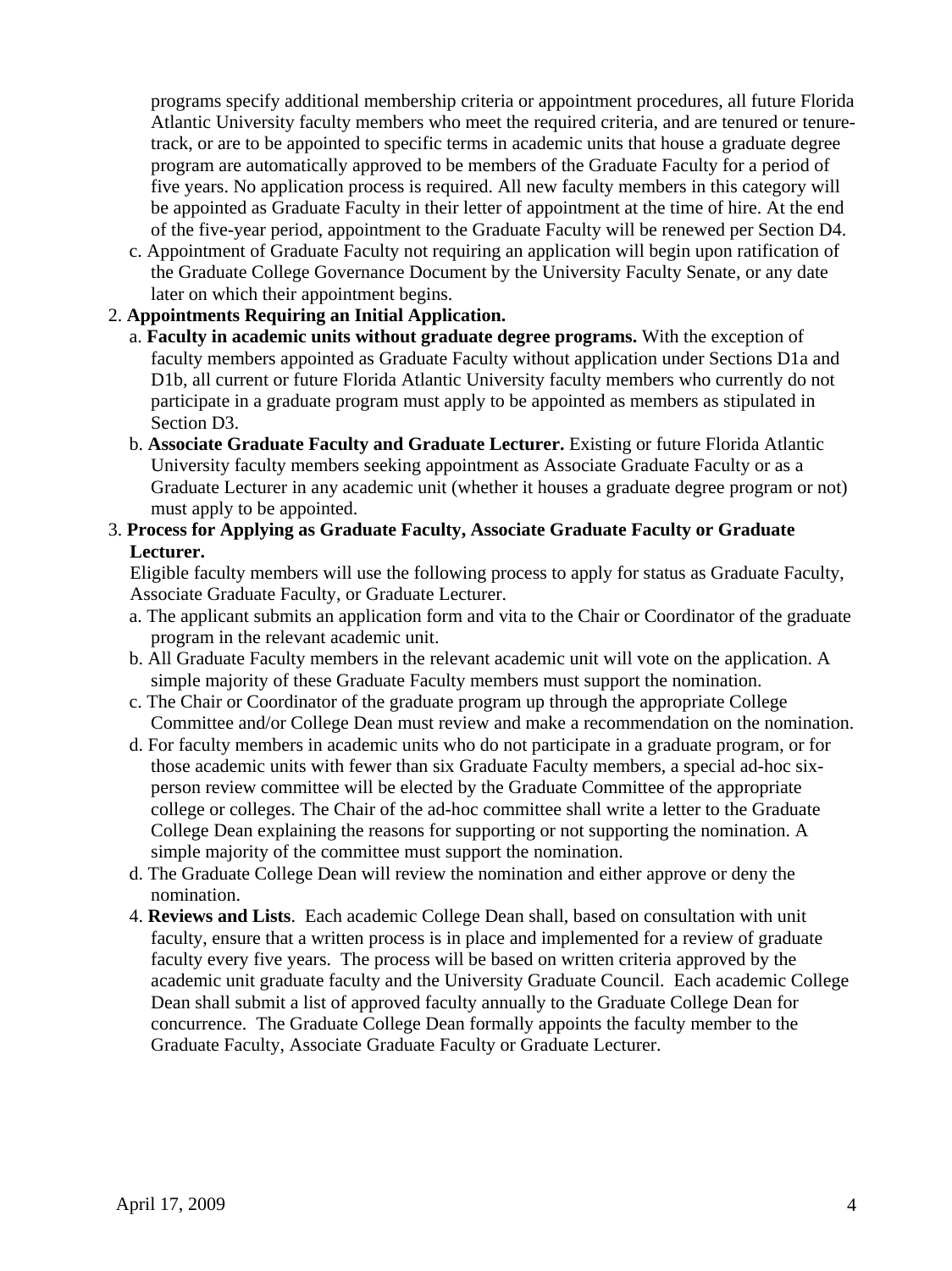## **E. Procedures for Reappointment**

### 1. **Criteria for Continued Membership.**

- a. It is the responsibility of the faculty in the graduate programs to maintain active involvement and competency in their respective graduate program(s).
- b. For reappointment purposes the faculty shall be evaluated based on their recent record in any or all of the following: scholarly activity, graduate teaching, and graduate mentoring. The quality of such activities shall be primary considerations for continued membership in the graduate program faculties. See Section D4.

### 2. **Review of Membership Status.**

- a. In accordance with Section D4, all Graduate Faculty and Associate Graduate Faculty shall undergo a review at least once every five years after their initial appointment. All Graduate Lecturers and Graduate Faculty Emeriti shall have appointments that are valid only for the particular function for which they are approved, and for a specific duration of time, but not more than five years.
- b. The program's voting Graduate Faculty, or a committee of Graduate Faculty thereof, shall conduct the reviews using the criteria for continued membership as stipulated in Section E1.
- c. In the interim period, the program's Graduate Faculty may conduct a review when evidence is presented to the Coordinator or Chair of a program, the College Dean or the Graduate College Dean that established criteria of expectations for graduate faculty performance are not being met. At least a two-thirds majority of the program's Graduate Faculty must support a recommendation to modify or terminate a faculty member's Graduate Faculty membership status.
- d. If the recommendation is upheld by the program's Graduate Faculty, the Coordinator or Chair of the graduate program shall present the results of the vote and the supporting evidence to the Graduate College Dean and the University Graduate Council for further action.

#### 3. **Loss of Privileges.**

- a. Individual graduate programs may establish guidelines by which faculty members with a modified or terminated membership status may complete their previously established obligations as an advisor, chair or member of a supervisory committee.
- b. In the absence of any established guidelines, all faculty members with a terminated or modified membership status shall be allowed to complete their obligations with all previously held membership privileges.
- c. Loss of Graduate Faculty privileges shall not affect an individual's rank, tenure or status of employment.

## **F. Membership Status Appeal Process**

- 1. The Graduate College Dean will be responsible for ensuring the faculty member receives written notification of the reasons why the membership status was denied or reduced, based on criteria and that the appeal processes are outlined in writing. Any faculty member who believes that his or her membership status has not been acted upon properly by the Graduate College Dean may appeal the decision to the University Graduate Council. He or she must file an appeal within thirty (30) days of receipt of the Dean's decision with the University Graduate Council chair with a copy to the Graduate College Dean.
- 2. At any level of the appeal process the reviewers shall consider any testimony and documentary evidence that may be presented and may also solicit the views of the faculty members, supervisors and graduate students in the program(s) for which membership is being reviewed.
- 3. The faculty member shall be allowed to provide evidence in support of his or her view to the University Graduate Council and at all stages of the appeal.
- 4. A quorum of the University Graduate Council shall review the appeal and render a decision within 30 working days of the original appeal. If the Council denies the application, the reasons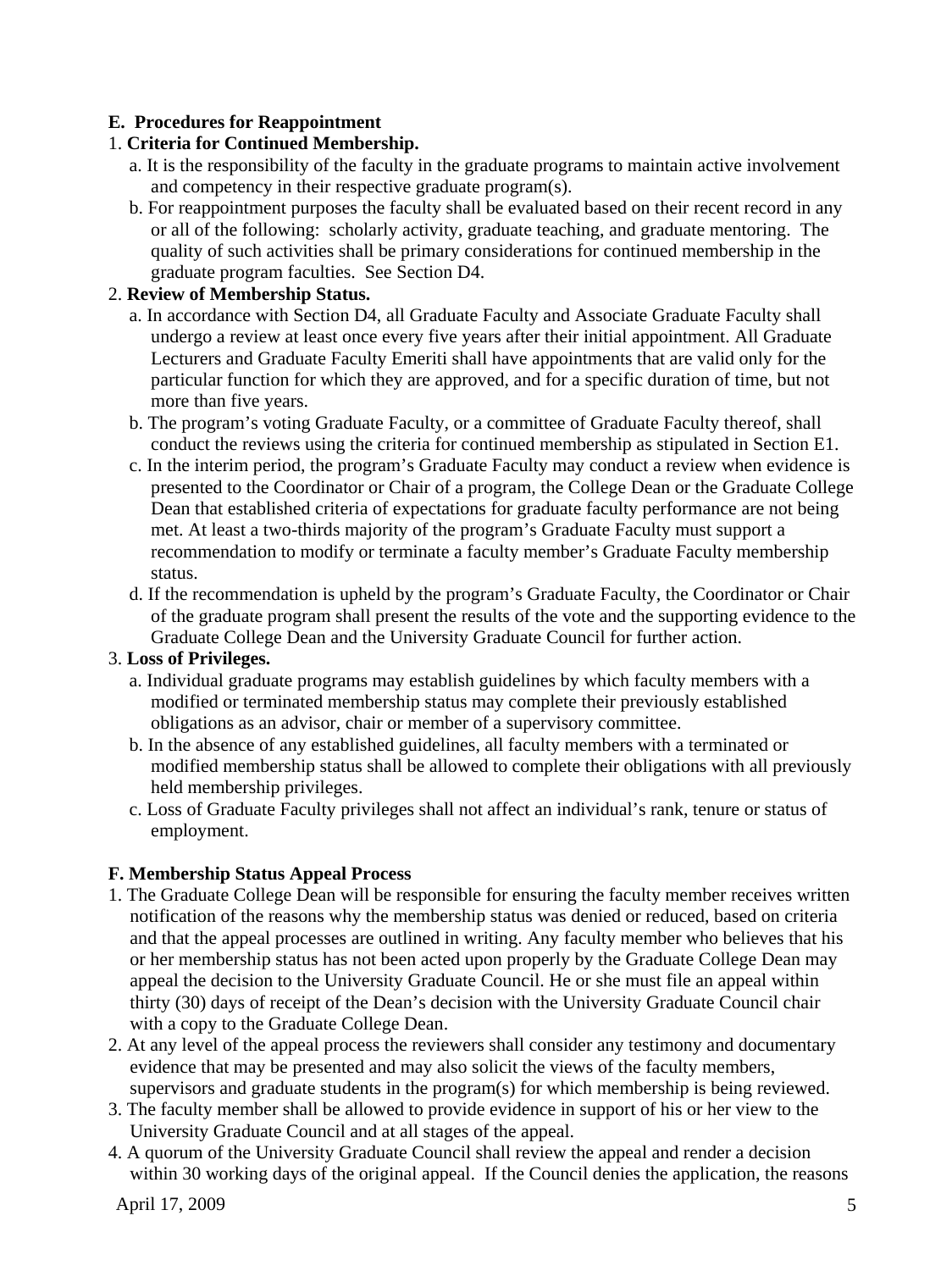shall be given in writing to the Graduate College Dean and the faculty member within 10 working days of the decision. If the University Graduate Council recommends approval, the reasons shall be stipulated to the Graduate College Dean and faculty member within 10 working days of the decision. The Chair of the University Graduate Council shall be responsible for a letter summarizing the reasons to support or deny the appeal along with any supporting documents to support this conclusion. If the Graduate College Dean agrees with the appeal, the decision will be final. If the Graduate College Dean does not agree with the University Graduate Council's recommendation, the letter and all accompanying documents shall be automatically forwarded to the Provost. The Provost will consider all evidence and render a final decision within 20 working days. Records of appeals shall be in writing and may be supplemented at any time through the appellate process by the faculty member.

## **G. Graduate Supervisory Committees and Advising**

# 1. **Graduate Advising**

- a. Each academic unit offering the masters, specialist or doctoral degree shall ensure each student is advised by at least one member of the Graduate Faculty as determined by the academic unit.
- b. A plan of study shall be completed for each student and filed with the Graduate College no later than mid-way through the student's studies.
- c. Each student has the responsibility to work with an advisor and university officials to ensure that all appropriate forms are on file with the proper offices.

# 2. **Doctoral Supervisory Committees**.

- a. Each doctoral candidate shall have an advisor and a Supervisory Committee comprised of at least three members of the Graduate Faculty. One of the members shall serve as the Chair of the Supervisory Committee.
- b. The Supervisory Committee shall approve the student's plan of study, monitor the student's academic progress, approve the dissertation subject, prepare, give, and evaluate the qualifying examination, evaluate the dissertation defense, and approve the final document.
- c. The minor, or related fields, if applicable, shall have representation on the Supervisory Committee.
- 3. **Masters and Specialist Supervisory Committees**.
- a. Each graduate student preparing a thesis shall have a Supervisory Committee comprised of at least three members of the Graduate Faculty or Associate Graduate Faculty. One of the members shall serve as the Chair of the Supervisory Committee.
- b. The Supervisory Committee shall approve the student's plan of study, monitor the student's academic progress, approve the thesis subject, evaluate the thesis defense, and approve the final document.
- c. The minor, or related fields, if applicable, shall have representation on the Supervisory Committee.

# **H. University Graduate Faculty Meetings**

## 1. **Special Session.**

- a. The Graduate Faculty as a whole shall be called into special session by a majority vote of the University Graduate Council, or by a petition signed by 10% of the voting members of the Graduate Faculty. The University Graduate Council has the responsibility for setting the time for the meeting. At the meeting, the Chair of the University Graduate Council will act as chair pro tem for the special session with the singular initial task of overseeing the election of the ad hoc Session Chair. The Session Chair will serve over all other business for the Special Session.
- b. The quorum for meetings of the University Graduate Faculty shall be ten percent of the voting membership of the Graduate Faculty.
- c. Provided a quorum is in attendance, all actions taken at such meetings under the category of new